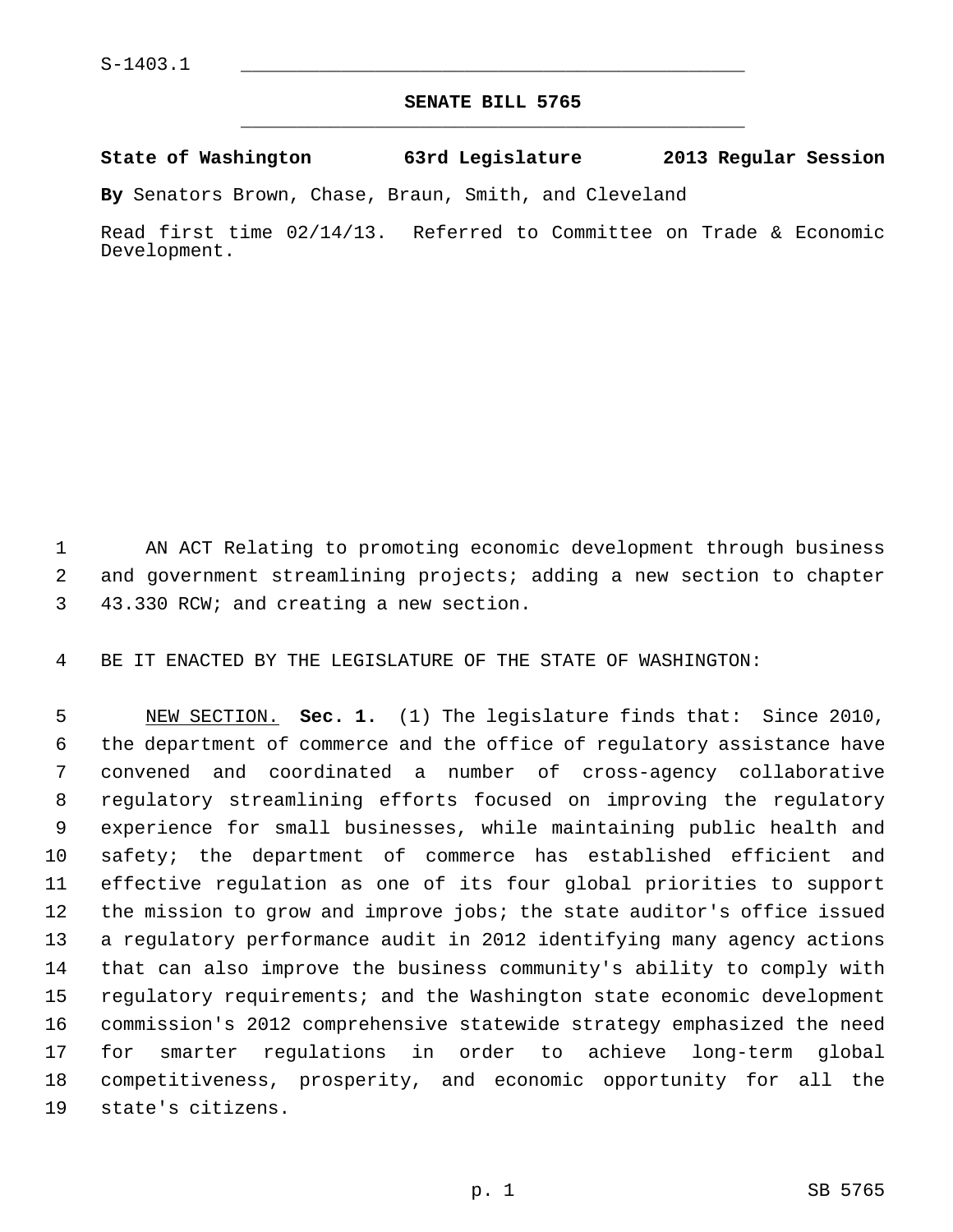1 (2) The legislature further finds that while individual agency 2 streamlining activities result in improvements, businesses are required 3 to interact with many state and local agencies, all with unique 4 requirements, processes, forms, instructions, payment options, and 5 electronic transaction capabilities. Cross-agency and cross- 6 jurisdictional regulatory improvements are needed to meaningfully 7 improve the overall business customer experience and ability to more 8 easily understand and comply with requirements.

 9 (3) Therefore, the legislature intends to authorize a business 10 regulatory efficiency program administered by the department of 11 commerce with the goal of providing an improved regulatory environment 12 in Washington. By enhancing, simplifying, and better coordinating 13 state and local regulatory processes for specific industry sectors, the 14 amount of time it takes businesses to conduct their interactions with 15 state government will decrease, compliance will increase, and 16 businesses will have the opportunity to generate more revenue and 17 create more jobs, thereby strengthening Washington's economy and 18 overall global competitiveness.

19 NEW SECTION. **Sec. 2.** A new section is added to chapter 43.330 RCW 20 to read as follows:

21 (1) The department, in collaboration with the office of regulatory 22 assistance and the office of accountability and performance, must 23 conduct multijurisdictional regulatory streamlining projects that each 24 impact a specific industry sector or subsector within a specific 25 geographical location. Planning for an initial pilot project must 26 begin by September 1, 2013, and the initial pilot project must be 27 underway by December 31, 2013. One or more projects must be 28 implemented in each subsequent calendar year through 2019.

29 (2) The department must establish and implement a competitive 30 process and select a minimum of one applicant comprised of a public-31 private partnership for participation in each project. The initial 32 pilot project must focus on the manufacturing sector. The department, 33 in consultation with the economic development commission, must 34 determine the sectors for subsequent projects. The criteria to be used 35 to select projects must include:

36 (a) Evidence of strong business commitment to the project;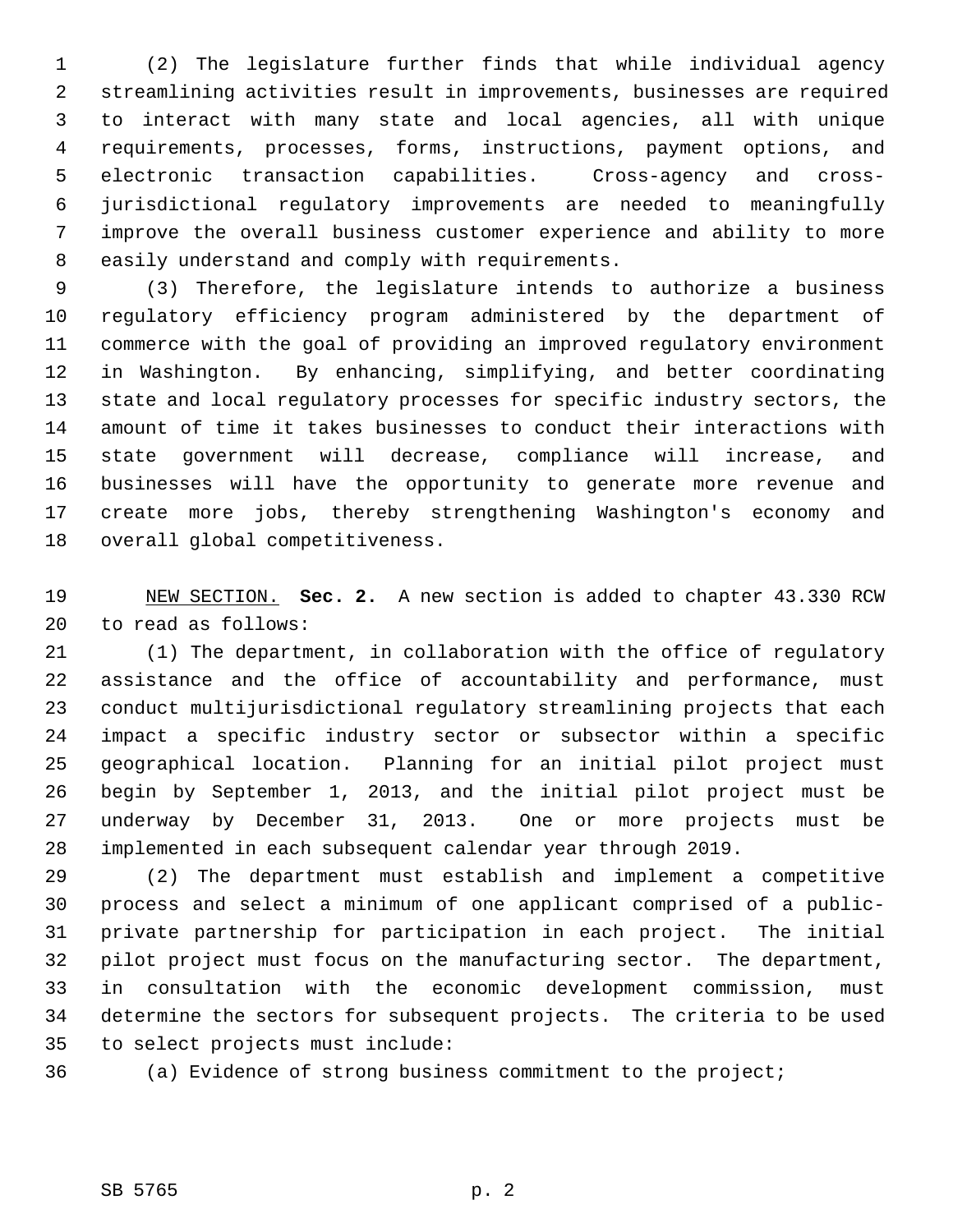1 (b) Evidence of strong commitment by the local government 2 jurisdictions where the project is located to allocate necessary staff 3 to the project and to streamline laws, rules, and administrative 4 process requirements both within their jurisdictions and 5 collaboratively across jurisdictions;

 6 (c) Willingness to apply lean principles and tools to streamline 7 the business regulatory experience;

 8 (d) Identification of a lead partner capable of providing project 9 management and coordination of partners;

10 (e) Support of the stakeholders necessary to implement the project;

11 (f) A plan and capacity to complete the project within the time 12 frame; and

13 (g) A minimum of fifty percent match must be provided from project 14 partners. The match may be cash, in-kind, or a combination of cash and 15 in-kind.

16 (3) The department is encouraged to collaborate with nonprofit 17 industry organizations, the private sector, foundations, and other 18 interested entities to successfully complete each project.

19 (4) The department must pursue opportunities for nonstate funding 20 as the match to the fifty percent or more provided by project partners. 21 A maximum of fifty thousand dollars of state funds may be used for a 22 project.

23 (5) The department may contract with a third party for expertise 24 and facilitation.

25 (6) All state agencies with regulatory requirements that impact the 26 project's industry sector must participate.

27 (7) The state agencies, local jurisdictions, business partners, and 28 other participants must jointly:

29 (a) Develop a project plan to conduct a cross-jurisdictional review 30 process;

31 (b) Identify and review all laws, rules, and administrative 32 processes and requirements pertaining to the selected sector;

33 (c) Apply specific criteria to evaluate the extent to which the 34 laws, rules, and administrative processes and requirements provide for 35 consistent, clear, and efficient customer experiences while continuing 36 to maintain public health, safety, and environmental standards;

37 (d) Develop an implementation plan and schedule that identifies 38 priority streamlining actions;